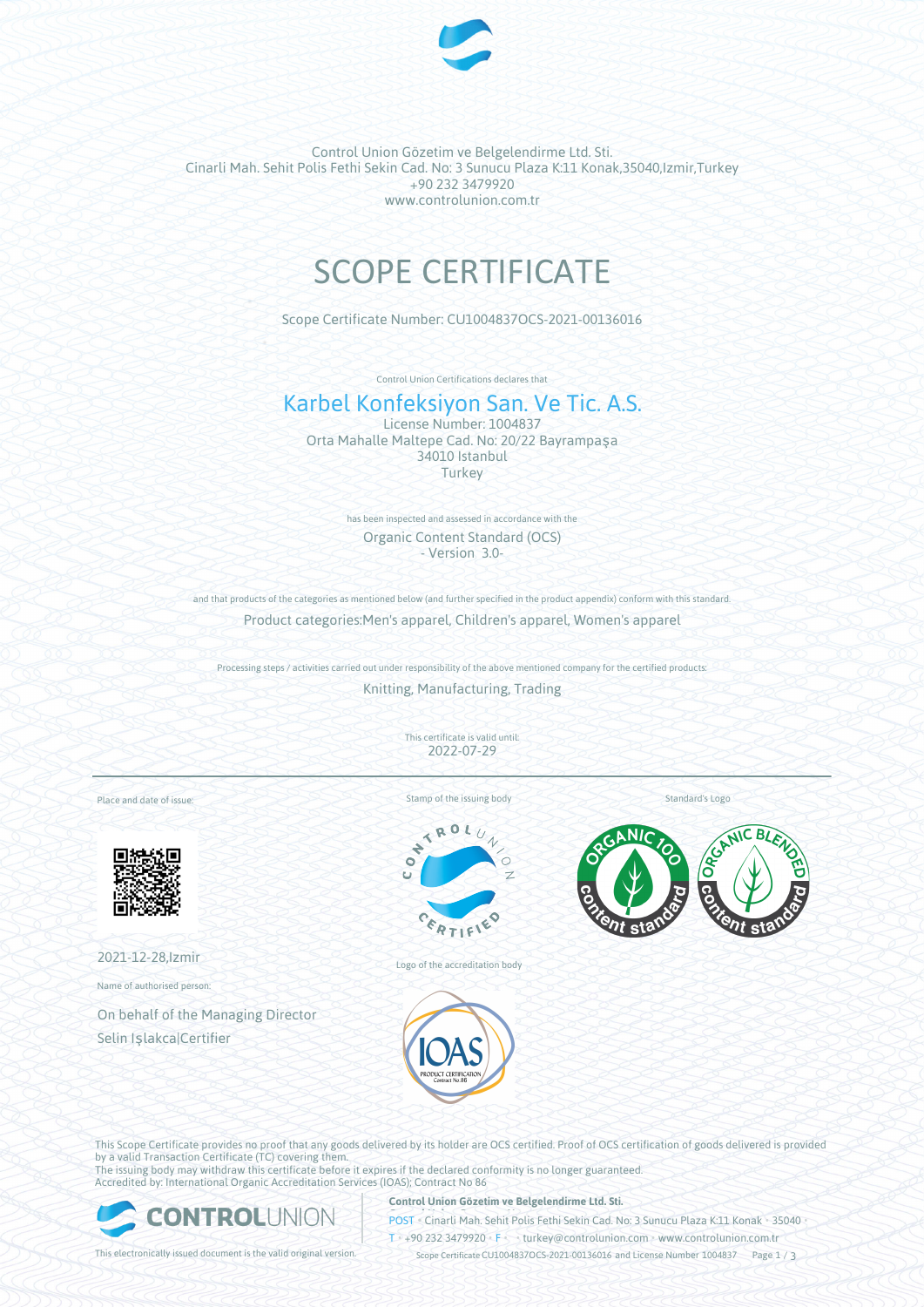

#### Control Union Gözetim ve Belgelendirme Ltd. Sti. Cinarli Mah. Sehit Polis Fethi Sekin Cad. No: 3 Sunucu Plaza K:11 Konak,35040,Izmir,Turkey +90 232 3479920 www.controlunion.com.tr

**Karbel Konfeksiyon San. Ve Tic. A.S. Organic Content Standard (OCS)**

## Products Appendix to Certificate no. CU1004837OCS-2021-00136016

In specific the certificate covers the following products:

| <b>Product category</b> | <b>Product details</b> | <b>Material composition</b>                                                              | Label grade<br><b>OCS 100</b> |  |
|-------------------------|------------------------|------------------------------------------------------------------------------------------|-------------------------------|--|
| Children's apparel      | Shirts, blouses        | 95.0%Organic Cotton<br>5.0%Recycled Post-Consumer Polyester                              |                               |  |
| Children's apparel      | T-shirts, singlets     | 100.0%Organic Cotton                                                                     | <b>OCS 100</b>                |  |
| Men's apparel           | Shirts, blouses        | <b>OCS 100</b><br>95.0%Organic Cotton<br>5.0%Recycled Post-Consumer Polyester            |                               |  |
| Men's apparel           | T-shirts, singlets     | 4.0% Conventional Elastane (Spandex)<br>58.0%Organic Cotton<br>38.0%Conventional Cotton  | <b>OCS Blended</b>            |  |
| Men's apparel           | T-shirts, singlets     | 3.0% Conventional Elastane (Spandex)<br>61.0% Organic Cotton<br>36.0%Conventional Cotton | <b>OCS Blended</b>            |  |
| Men's apparel           | T-shirts, singlets     | <b>OCS Blended</b><br>67.0% Organic Cotton<br>33.0%Conventional Flax (Linen)             |                               |  |
| Men's apparel           | T-shirts, singlets     | <b>OCS Blended</b><br>30.0%Conventional Viscose (rayon)<br>70.0% Organic Cotton          |                               |  |
| Women's apparel         | Shirts, blouses        | 95.0%Organic Cotton<br>5.0%Recycled Post-Consumer Polyester                              | <b>OCS 100</b>                |  |

Place and date of issue:



2021-12-28,Izmir

Name of authorised person:

On behalf of the Managing Director Selin Işlakca|Certifier

Stamp of the issuing body



Logo of the accreditation body





Standard's logo

This electronically issued document is the valid original version.Scope CertificateCU1004837OCS-2021-00136016and License number 1004837, 28-Dec-2022 Page  $2/3$